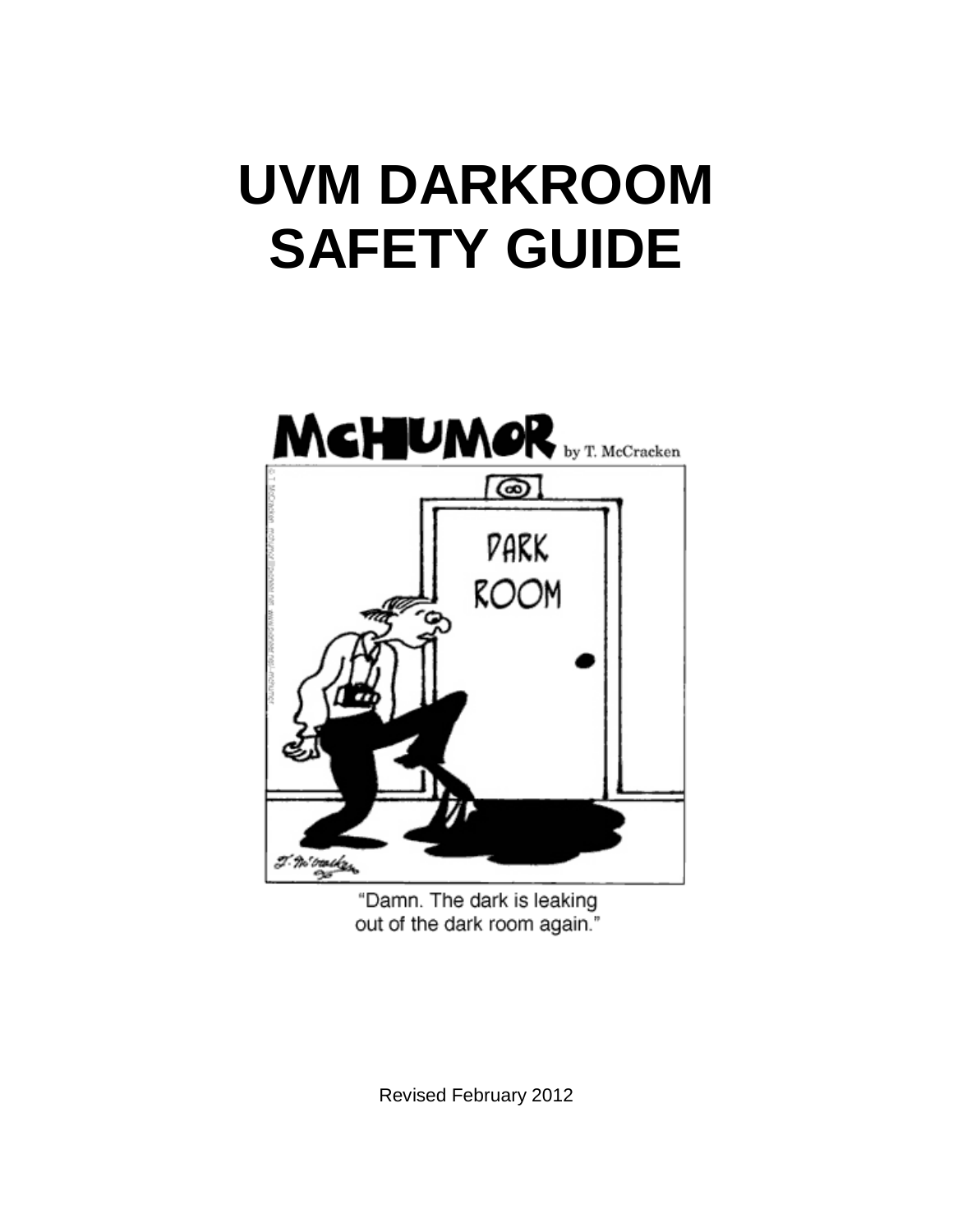## **IN CASE OF EMERGENCY: DIAL 911**

This booklet will provide you with the information you need in order to run a safe and legal darkroom at University of Vermont.

If you have any questions regarding this guide or darkroom safety please contact **UVM Risk Management & Safety** by e-mail at safety@uvm.edu This Safety department is responsible for overseeing darkroom safety on campus. Te darkroom supervisor if the primary contact for information about safety training, hazardous waste removal and other safety concerns; Safety staff can provide technical advice to darkroom users.

#### **GUIDE OVERVIEW**

This guide contains valuable information that will help you run your photography darkroom safely and efficiently. It is every users responsibility to read and understand this guide. Darkroom instructors are responsible to make sure all darkroom users read and understand this guide. If you have any questions regarding any of the information covered in this guide, please contact Safety staff at [safety@uvm.edu](mailto:safety@uvm.edu) In case of an emergency (fire, personal injury or a major chemical spill), call 911. If you have a noncritical building service need (e.g. UVM Physical Plant electrician, plumber, ventilation), call UVM Service Operations at 656-2560, press 1 to speak to a dispatcher.

## **BEFORE YOU USE THE DARKROOM…**



## **TRAINING/RECORD KEEPING**

All students and faculty working in a campus darkroom must, at a minimum, have online Chemical Safety and Darkroom Training before they use UVM's darkroom facilities. Go to:<http://www.uvm.edu/safety/lab/safetytraining> sign in to the on line course system and take the dark room safety course. Training records will be maintained online when courses are completed.

It is recommended that anyone working in a darkroom also attend these additional classroom trainings:

- Fire Safety Training
- Emergency Response for Lab Workers Training.

#### **LIMIT ACCESS TO DARKROOM**

Only people who have taken the online Darkroom Safety training should be allowed to perform any work in the darkroom. Maintain control of the keys to the darkroom to ensure that only approved people have access to the darkroom.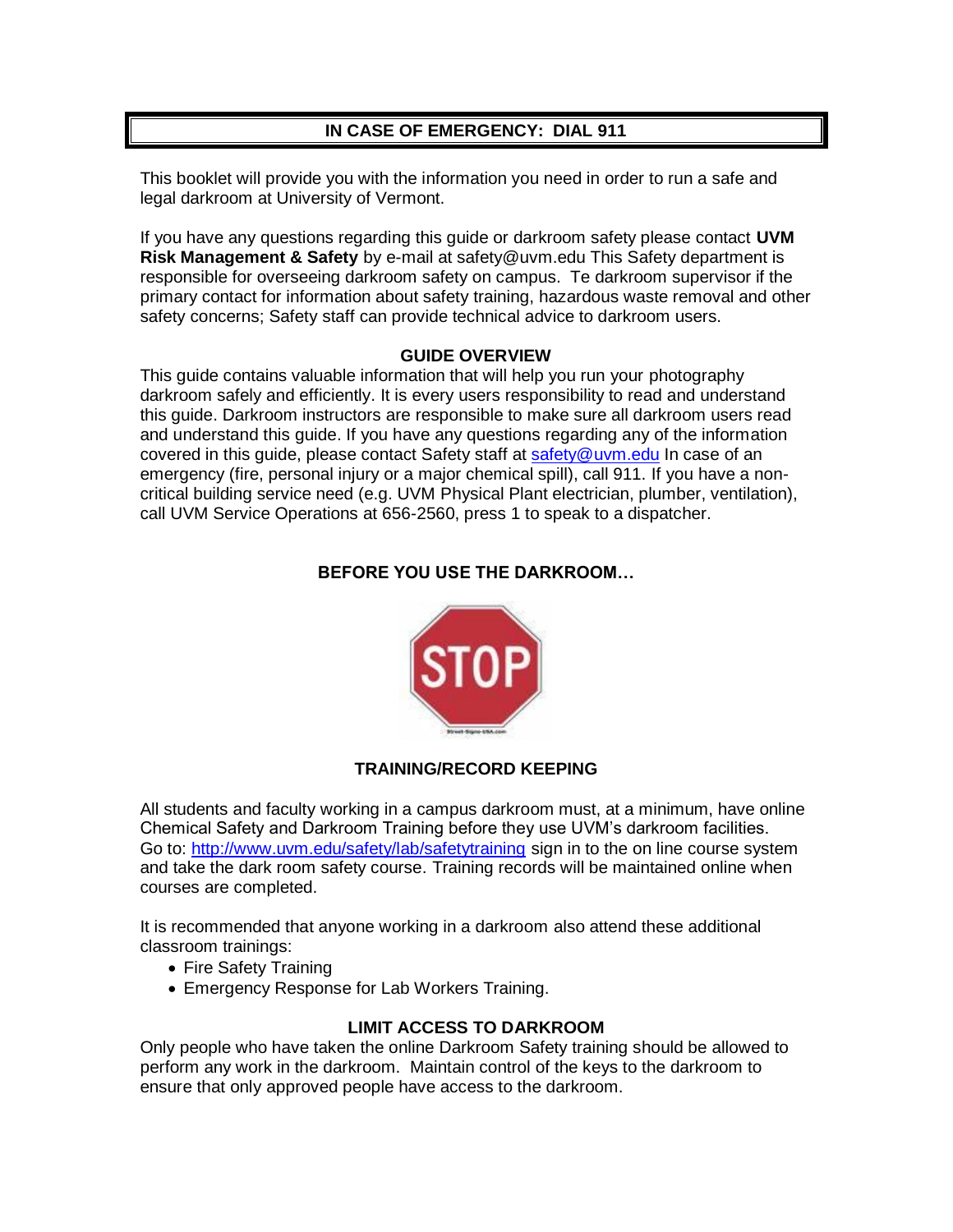## **SAFETY IN THE DARKROOM**



## **SAFETY EQUIPMENT**

Inventory your safety equipment before you begin. At a minimum, the darkroom should have the following items:

- Fire extinguisher
- Spill Kit(s): with signage showing their location
- Safety goggles, enough for each person using the darkroom
- Nitrile, Neoprene (best for acids/bases) or Rubber Gloves
- Tongs
- Hazardous waste handling & pickup info
- Darkroom Safety Guide & Laboratory Safety Manual

#### **Eye Protection**

All persons in the darkroom (including visitors) must wear safety glasses at all times, even when not performing a chemical operation. Safety goggles, not safety glasses, shall be worn whenever chemicals are being poured.

#### **Gloves**

Nitrile gloves should be worn at all times when working near chemicals. Latex gloves Do not provide reliable protection because they tend leak easily. Check to ensure there are no cracks or small holes in gloves before each use. Prior to leaving the work area, gloves should be removed to prevent the spread of chemicals. Only gloves approved for the use with darkroom chemicals shall be used.

## **Clothing**

As in any chemical area, clothing in the darkroom should offer protection from splashes and spills. Clothing should be easily removable in case of accident. High-heeled, sandals, open-toed shoes or shoes made of woven material should not be worn. Shorts and miniskirts are also inappropriate when working near chemicals.

## **MATERIAL SAFETY DATA SHEETS (MSDS)**

Material Safety Data Sheets (MSDS) provide specific chemical safety information for the chemicals you are working with. They can be found online at: http://www.uvm.edu/safety/art/msds

or<http://sprintsystems.com/msds-safety/> or in the Laboratory Safety Notebook hanging on the wall outside the dark room.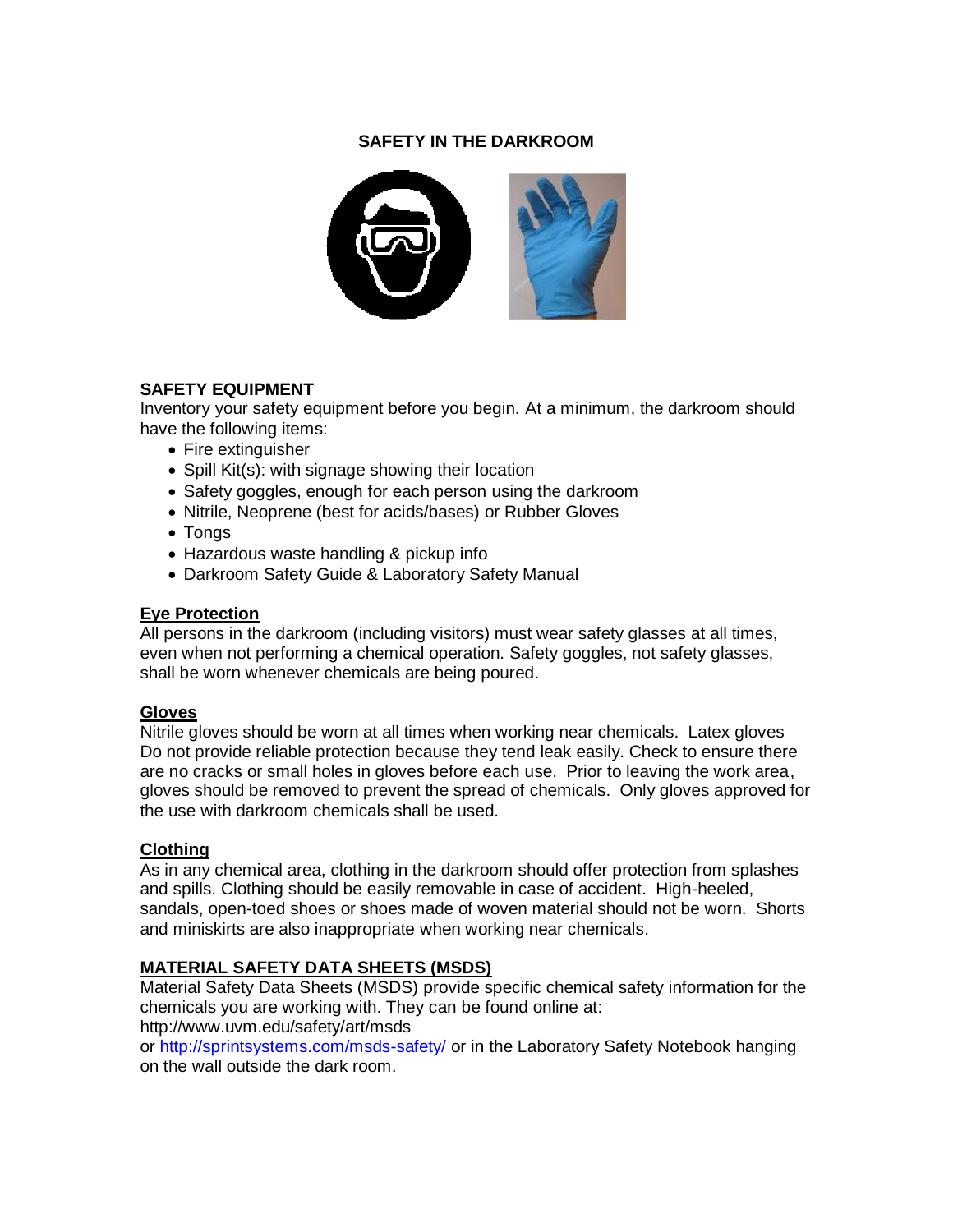## **CHEMICAL SAFETY**



**CHEMICAL INVENTORY:** The dark room supervisor is responsible for determining what chemicals are present in the darkroom. Federal and state regulations require UVM to maintain accurate chemical inventory records. An accurate list of chemicals should be submitted to the UVM Risk Management & Safety website site at

<http://www.uvm.edu/safety> in the beginning of each semester. The chemical inventory should include the chemical name and approximate total quantity.

#### **ORDER ONLY WHAT YOU NEED**

Before ordering new chemicals, review your current inventory and use those chemicals first. Although chemicals are usually cheaper when purchased in large containers, when the actual usage, storage and disposal are factored in, the cost savings diminish significantly. In addition, chemicals in large containers that are not used frequently can be rendered useless in time by contamination or degradation. The most important step you can take in knowing what you have on hand is to maintain a running inventory of chemicals present in your darkroom.

## **HANDLING DARKROOM CHEMICALS**

- ALWAYS use a water rinse between developer and stop bath
- ALWAYS discard stop bath solutions that have been contaminated with developer.
- ALWAYS add acids to water, not water to acids.
- ALWAYS cover all baths when not in use (to control release of toxic vapors).

## **STORING CHEMICALS**

Storing chemicals properly includes:

- proper and clear labeling
- write date of arrival and
- proper placement of the chemical bottles (off the floor) in secondary containers
- compatible storage containers
- 

•

Improperly stored chemicals can result in the following dangerous conditions:

- Release of potentially toxic vapors
- Degraded containers that allow chemicals to become contaminated.
- Degraded containers releasing vapors that can affect the integrity of nearby containers.
- Degraded labels that result in generation of unknowns.

Proper storage of chemicals means:

- Initials of the Responsible Party should be written on all containers.
- Older chemicals should be used first.
- Chemicals must be properly segregated by hazard type.
- All containers must have lids on at all times (except when pouring).
- Chemicals should never be stored above eye level.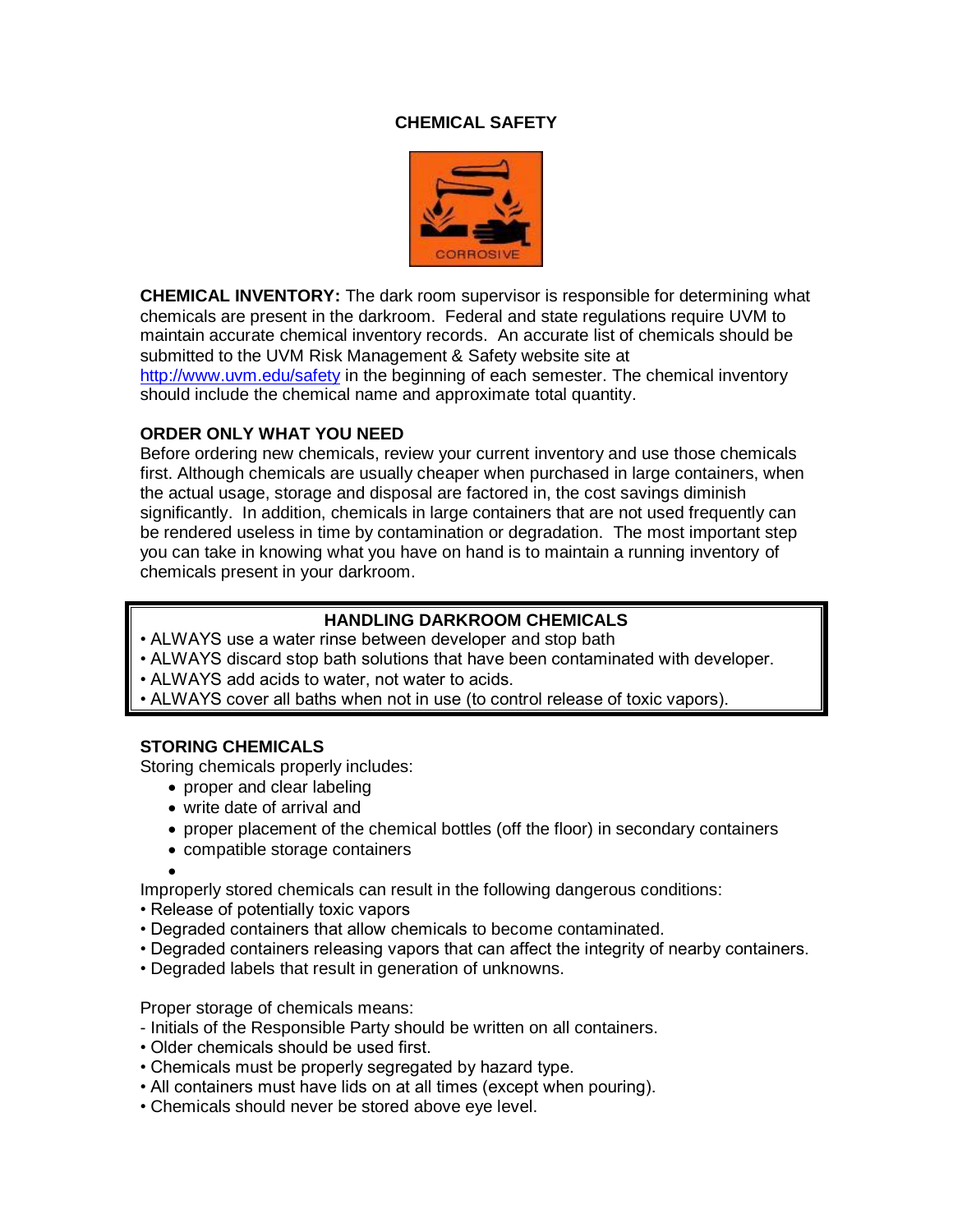### **CHEMICAL WASTE DISPOSAL**

All spent silver fixer is to be poured into the Silver Recovery Processing Unit, located on the floor in the darkroom. This unit is connected to the regular sink disposal drain that goes to the Burlington sewer. The filter in the silver recovery unit removes silver from the fixer and must get changed once per year, based on the current estimated amount of fixer running through it per year. Safety staff (656-5404) coordinate the changing of the filter with the unit's manufacturer.

Any other old and unused chemical waste must be properly disposed of through the campus Laboratory Waste Management program. For more info regarding waste disposal procedures see: http://www.uvm.edu/~esf/wastedisposal/chemwaste.html

Serious fines can occur if hazardous waste is disposed of improperly. Never pour waste down the sink without getting "Sink Disposal" approval from Environmental Safety. Current Sink Disposal approvals for the darkroom are located in the Laboratory Safety Manual.

#### **PRACTICE GOOD HOUSEKEEPING**

A clean darkroom is generally a safe darkroom. Don't let trash accumulate, clean the tabletops and sweep the floors on a regular basis. All chemicals shall be stored and labeled appropriately. Secondary containers should be placed under all chemicals in storage.

### **CHEMICAL ALTERNATIVES**

There are less-hazardous substitutes for hazardous chemicals used in darkrooms that can be substituted satisfactorily in many cases.

Chemical/Alternatives:

- Developer / Phenidone
- Stop Bath / Dilute solution of acetic acid (rather than concentrated acetic acid)

## **HAZARDOUS WASTE**

As a chemical user, YOU have a legal and moral responsibility to ensure the proper disposal of any hazardous waste you generate. There are various state and federal penalties that can result from improper disposal of these wastes. In addition to potential citations, fines and imprisonment, improper waste disposal can also result in national media attention and damage to the University's reputation.